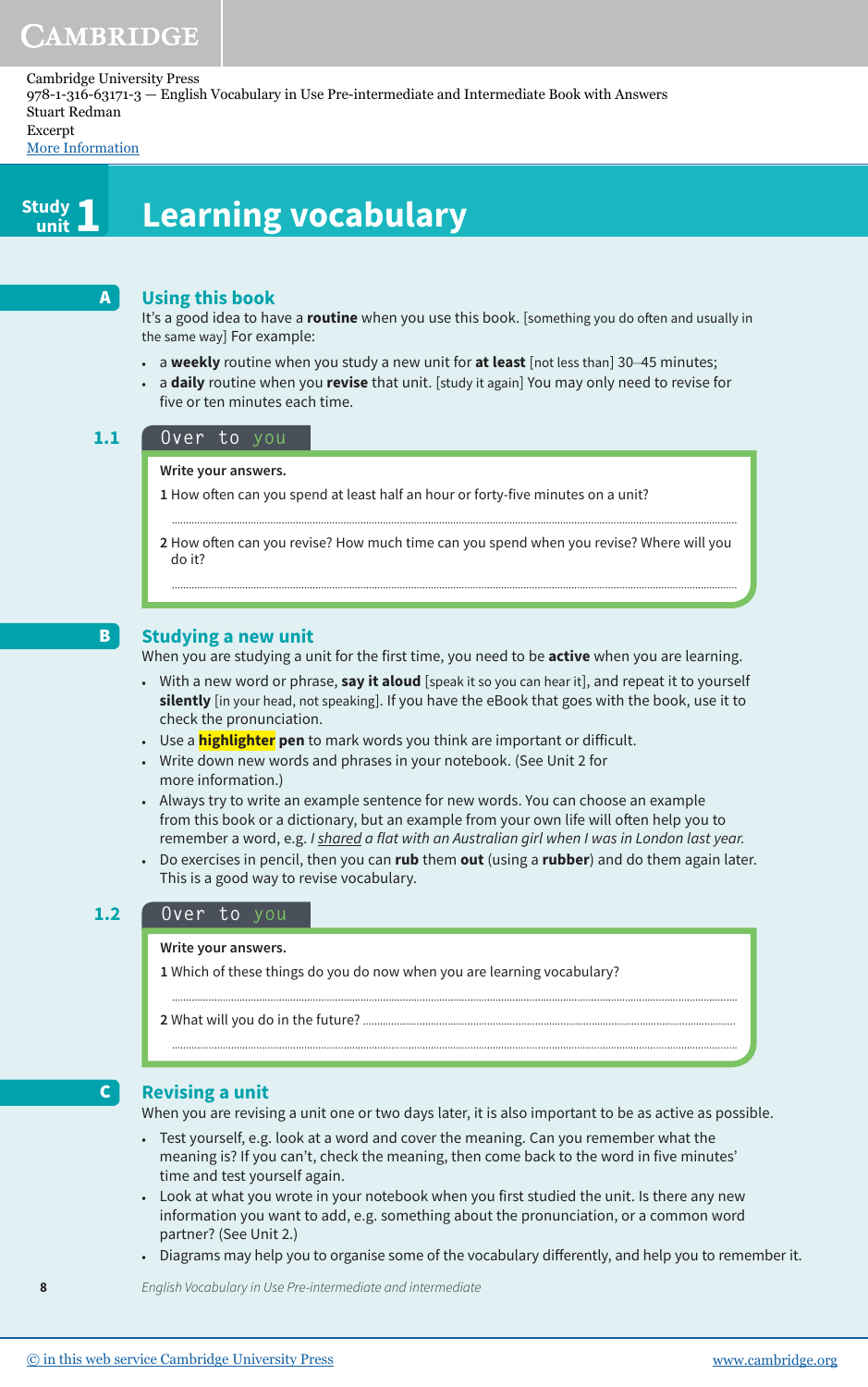Cambridge University Press 978-1-316-63171-3 — English Vocabulary in Use Pre-intermediate and Intermediate Book with Answers Stuart Redman Excerpt [More Information](www.cambridge.org/9781316631713)

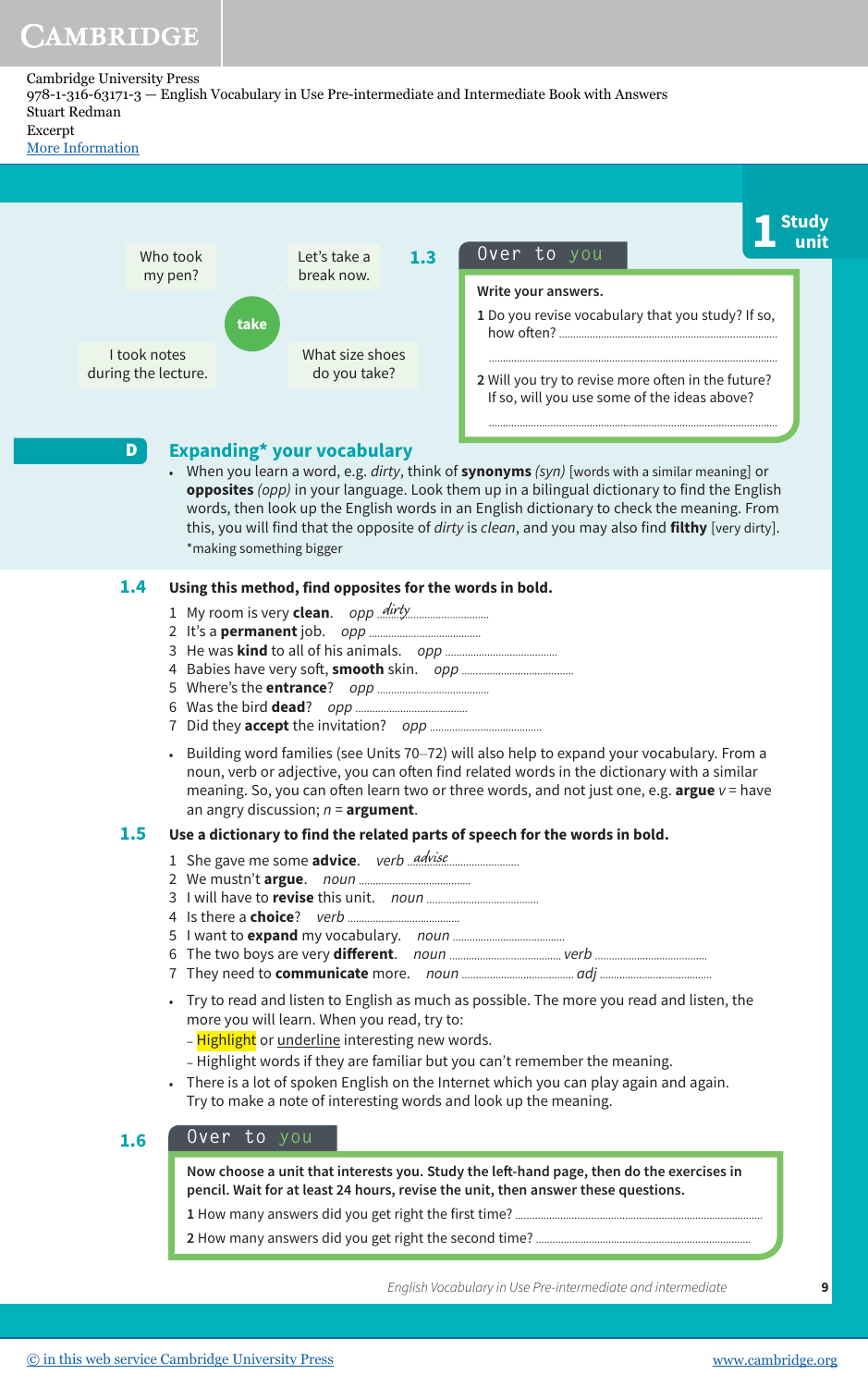Cambridge University Press 978-1-316-63171-3 — English Vocabulary in Use Pre-intermediate and Intermediate Book with Answers Stuart Redman Excerpt [More Information](www.cambridge.org/9781316631713)

### **Keeping a vocabulary notebook Study Study**

| Α | What do you do?<br>This is what some students do. |               |                                                                                                                                                                                                                                                  | cup saucer<br>muq |
|---|---------------------------------------------------|---------------|--------------------------------------------------------------------------------------------------------------------------------------------------------------------------------------------------------------------------------------------------|-------------------|
|   |                                                   | <b>RAFAEL</b> | I write down new English words and phrases in my notebook, and<br>next to each one I write a Spanish translation. I usually write down if<br>a word is a noun, verb, adjective, and so on.                                                       |                   |
|   |                                                   |               |                                                                                                                                                                                                                                                  |                   |
|   |                                                   | <b>KAZUO</b>  | I sometimes write a word in phonemics because English pronunciation<br>is very difficult for me. But my notebook is a mess [nothing is in a good<br>order; syn <i>untidy</i> ]. I like to draw pictures.                                         |                   |
|   |                                                   |               |                                                                                                                                                                                                                                                  |                   |
|   |                                                   | <b>EUN</b>    | I sometimes <b>make a note of</b> new words in my notebook, but I often<br>forget [don't remember]. I usually write a translation, and sometimes I<br>write example sentences as well.                                                           |                   |
|   |                                                   |               |                                                                                                                                                                                                                                                  |                   |
|   |                                                   |               | I've got a notebook. I don't use it much but when I do, I try and list words<br>by topic, so I put all the animals together, and all the clothes words<br>together, and so on. I find it's easier to remember the words this way.                |                   |
|   |                                                   |               |                                                                                                                                                                                                                                                  |                   |
|   |                                                   |               | DONATA Inote down new words and phrases. Sometimes I translate them<br>into Polish, and sometimes I write an explanation [a description of what<br>something means] in English if it is not difficult. For example:<br>kitten – a very young cat |                   |
|   |                                                   |               |                                                                                                                                                                                                                                                  |                   |

**Tips for your notebook** 

B

A **tip** is a piece of advice to help you. Here are some tips for your notebook.

- Put words from one **topic** in the same place, e.g. food in one place, clothes in another, etc. Don't **mix** them **up** [put them together with no order]. You can also have grammar topics, e.g. 'uncountable nouns', or a page for words that all have a connection, e.g. words and phrases that were all in a story you read in English. Some words and phrases will go in more than one topic.
- If you can't find a topic for a new word or phrase, e.g. useful or in particular, put them in a different place in your notebook, e.g. a page for each day or each week, or perhaps one page for every English lesson you have. Write the **date** clearly at the top, e.g. Monday 14<sup>th</sup> May.
- When you write down new vocabulary, write a translation if it is **necessary** [you need it; *opp* **unnecessary**], but also write the meaning in English if it is possible, or draw pictures.
- If possible, add synonyms, opposites, other parts of speech, etc. (See Unit 1.) **awful** adj = terrible (syn **dreadful**) **enjoy** v = like something and get pleasure from itn = **enjoyment** adj = **enjoyable**
- Example sentences help you with the grammar of a word, or with word partners (collocations). I **enjoy** liv**ing** in a big city. (NOT I enjoy to live in a big city.) (See Units 87–8.) I **spent two weeks in** Rome. (NOT I passed two weeks in Rome. You spend time in a place.) (See Unit 74.)
- Remember, words often have more than one meaning that you need to know, e.g. a tip is also money that you give, for example, to a waiter for serving you in a restaurant.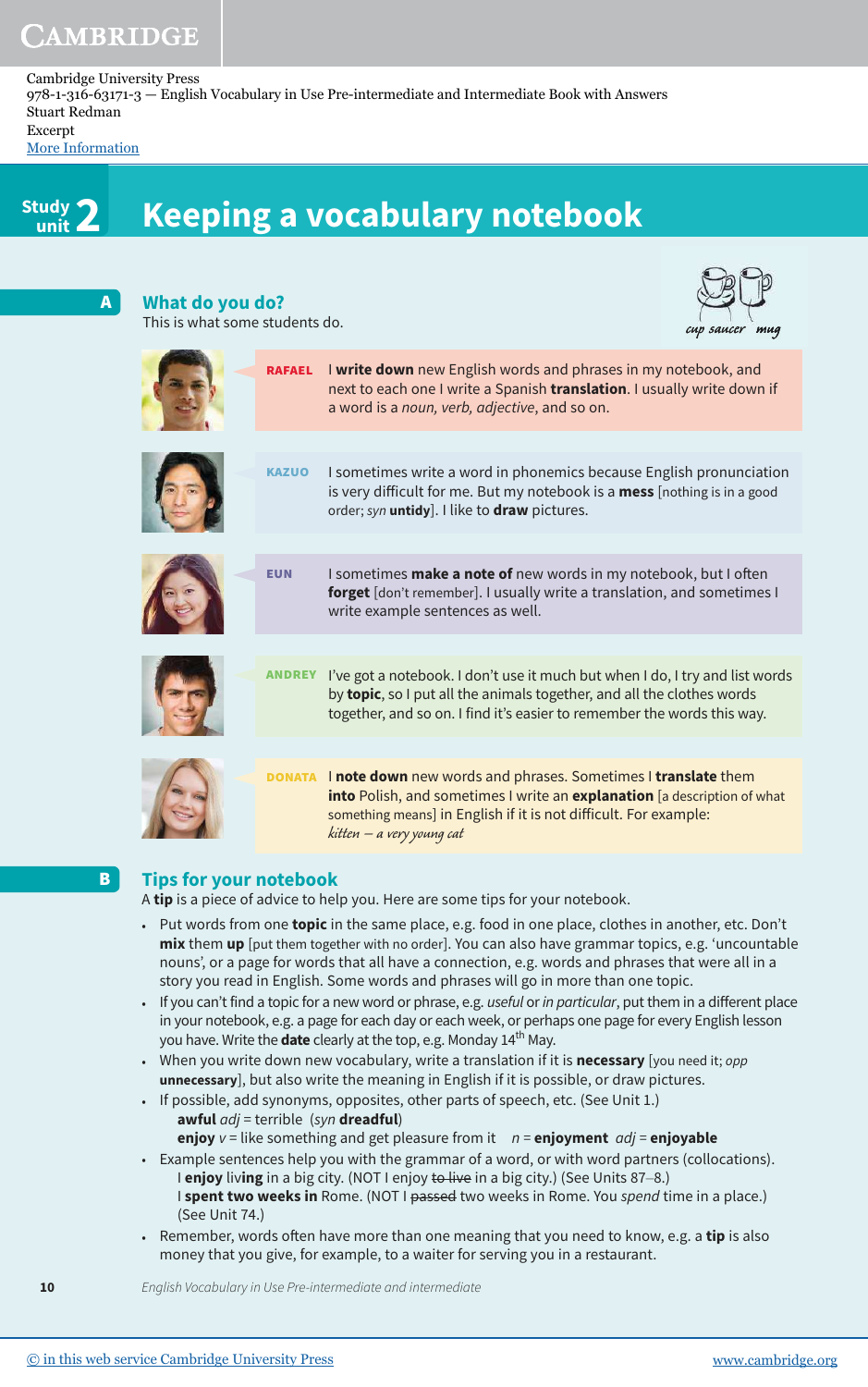# **Exercises 2**



Organise the words into the topics below. One word can go in two different topics. **Use a dictionary to help you. 2.1**

|  |  | $\frac{d\theta}{dt}$ branch lay the table count $\bf{v}$ dig $\bf{v}$ ground flour add up |  |  |  |
|--|--|-------------------------------------------------------------------------------------------|--|--|--|
|  |  | raw leaf minus butcher thousand frozen zero butterfly                                     |  |  |  |
|  |  |                                                                                           |  |  |  |

| food          | garden | numbers |
|---------------|--------|---------|
| $\emph{dict}$ |        |         |
|               |        |         |
|               |        |         |
|               |        |         |
|               |        |         |
|               |        |         |

#### **Explain these words in English, or draw a picture, or if you think an explanation is too**  difficult and a drawing is not possible, write a translation instead. **2.2**

- 1 raw *not cooked*
- 2 dig
- 3 butcher
- 4 leaf 5 flour
- 6 lay the table
- 7 add up
- 8 minus

#### **What information could you include with these words? The answers are all on the opposite page. 2.3**

- 1 forget *opposite* remember
- 2 awful
- 3 necessary
- 4 translate
- 5 tip
- 6 enjoy

### **2.4 Over to you**

**Answer the questions. If possible, compare your answers with someone else.**

**1** Look again at what the students said on the opposite page. What are the good things that they do? Underline them.

**2** Do you do all of these things?

**3** Is there anything you don't do now, but will do in the future?

- **4** At the moment, which person's notebook is most like your notebook?
- **5** What are the most useful tips on the opposite page for you?

English Vocabulary in Use Pre-intermediate and intermediate **11**

[© in this web service Cambridge University Press](www.cambridge.org) www.cambridge.org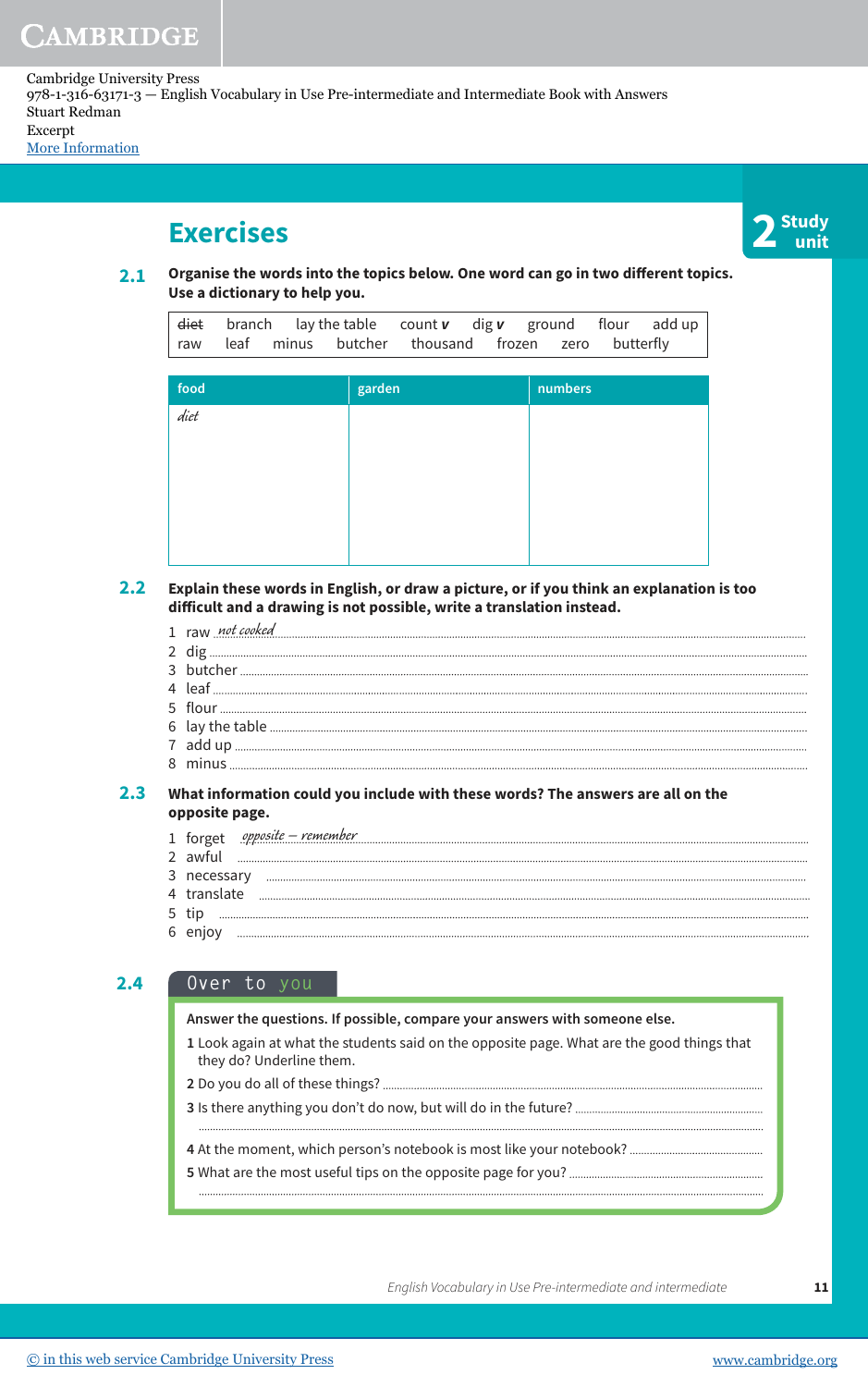A

B

Cambridge University Press 978-1-316-63171-3 — English Vocabulary in Use Pre-intermediate and Intermediate Book with Answers Stuart Redman Excerpt [More Information](www.cambridge.org/9781316631713)

**Using a dictionary Using a dictionary Study** 

### **What dictionaries do I need?**

A **bilingual** dictionary [using two languages] is easy for you to understand, and quick and easy to use. A dictionary in English will give you reading practice in English and many more examples of how words are used. If possible, use both. These are good dictionaries in English for your level, and most of them are available online:

Cambridge Learner's Dictionary Oxford Wordpower Dictionary Longman Active Study Dictionary Macmillan Essential Dictionary

### **Information in dictionaries**

If you **look up a word** [find a word in a dictionary] using the Cambridge Learner's Dictionary, the information is shown like this:

| pronunciation<br>using<br>phonemic<br>symbols (see<br>page 247)       | DO.<br>/fʌn/ noun [u] -<br>fun <sup>1</sup><br>1 enjoyment or pleasure, or something                                                                  | 2 for fun/for the fun of it                                                                                                         | part of speech<br>(= noun)<br>[U] tells you that <i>fun</i><br>is uncountable (see<br><b>Unit 86)</b> |
|-----------------------------------------------------------------------|-------------------------------------------------------------------------------------------------------------------------------------------------------|-------------------------------------------------------------------------------------------------------------------------------------|-------------------------------------------------------------------------------------------------------|
| a definition<br>explains the<br>meaning<br><b>bold</b> <i>italics</i> | that gives you enjoyment or pleasure<br>She's great fun to be with.<br><b>Have fun!</b> $(=$ enjoy yourself)<br>It's no fun having to work late every | for pleasure and not for any other reason<br>3 make fun of sb/sth<br>to make a joke about someone or<br>something in an unkind way. | fixed <b>phrases</b> using<br>the word are shown<br>in <b>bold</b> (see Units<br>$75-6)$              |
| show common<br>word partners<br>(see Unit 74)                         | night.                                                                                                                                                | The other children at school used to<br>make fun of his hair.                                                                       | examples are in<br><i>italics</i>                                                                     |

#### **Correct the spelling mistakes. Use a dictionary to check your answers. 3.1**

- 1 allways 6 confortable always
- 2 realy 7 accomodation
- 3 unfortunatly 8 beautifull
- 4 expecially 9 unbeleivable
- 
- 
- 
- 
- 
- 5 cloths 10 neccesary
- **In the word island** /ˈaɪlənd/**, the letter** '**s**' **is silent (not pronounced). Use your dictionary to find the silent letters in these words. 3.2**

1 knee 12 comb 3 castle 14 salmon 5 receipt











### C

### **Defining words**

'Defining words' are words that dictionaries use when they **define** [explain] the words in the dictionary. Some of these are quite common.

**emphasise** [give something more attention and importance], e.g. My teacher has always emphasised the importance of writing down new words in a notebook. **relating to** or **connected to/with** [having a relationship with someone or something], e.g. musical is connected with / related to music **amount** [how much there is of something], e.g. £5 million is a large amount of money. **official** [done by the government or someone in authority], e.g. A passport is an official document.

**behave** [do or say things in a particular way], e.g. People can behave strangely when they're nervous.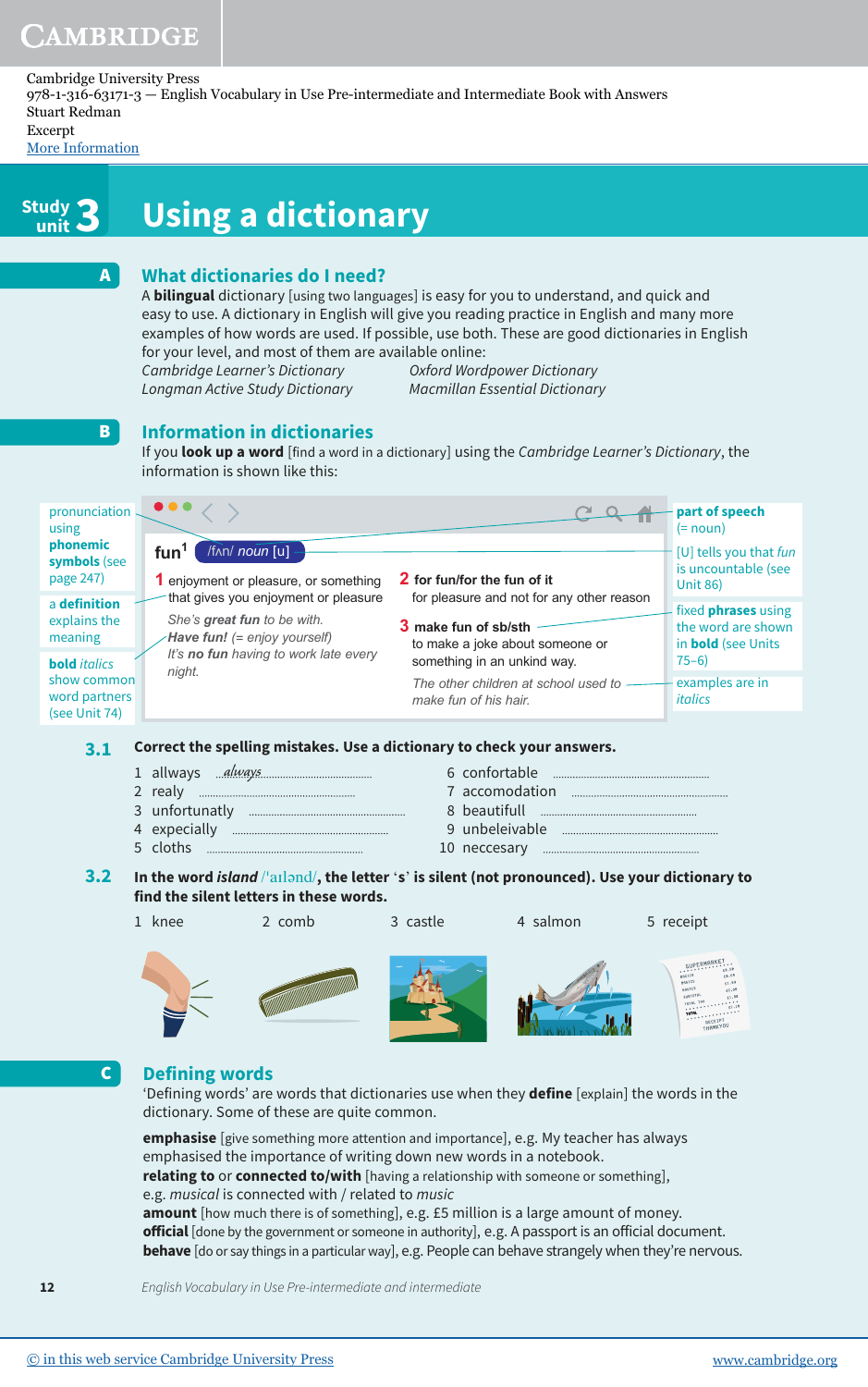Cambridge University Press 978-1-316-63171-3 — English Vocabulary in Use Pre-intermediate and Intermediate Book with Answers Stuart Redman Excerpt [More Information](www.cambridge.org/9781316631713)

# **Exercises 3**



**Complete the dictionary definitions using words from the box. 3.3**

connected with emphasise relating to behave oficial amount

- 1 **industrial** /ɪnˈdʌstriəl/ 1 adjective *connected with* industry
- 2 **sum** /sʌm/ noun [C] an of money
- 3 **pretend** /prɪˈtend/ verb [I,T] to as if something is true when it is not
- 4 **certificate** /səˈtɪfɪkət/ noun [C] an document that gives details to show something is true
- 5 **not at all** /nɒt ət ɔːl/ used instead of 'no' or 'not' to what you are saying: I'm not at all happy about it
- 6 **legal** /ˈliːgəl/ adjective the law

### **Using a dictionary**

D

- When you use a dictionary to check the meaning of a word, put a **tick** (✓) next to it. Each time you return to a page with a tick, **see** [find out] if you remember the word.
- When you meet a new word or phrase in a text, first try to **guess the meaning** [try to think of the meaning when you don't know it]. Then, use a dictionary to see if your **guess** was correct.
- Don't just read the dictionary definition. Example phrases and sentences show you how a word or phrase is used, and they help you to understand the meaning more clearly.
- If you look up a word in a bilingual dictionary and get two or three diferent translations, check these words in an English dictionary to see which translation is the best one for the situation.
- Remember that many words have more than one meaning. The first meaning in the dictionary is not always the one you want. You may need to read through the diferent meanings.

#### **Answer the questions, and use an English dictionary to check the answers. 3.4**

- 1 What does *puppy* mean? *It's a very young dog.*
- 2 Is the correct spelling organize or organise?
- 3 What part of speech is extremely?
- 4 What kind of noun is advice?
- 5 What preposition follows the verb rely?
- 6 Look up friend, and then the words in **bold** that are oten used with it. Can you complete these phrases? She's an ......................... friend; he's my .......................... friend; you .......................... friends with people.

#### **Match the sentences on the right with the diferent meanings of post on the let. 3.5**

| /paust/ noun<br>$\text{post}^1$<br><b>1</b> System [no plural] UK (US mail)<br>the system for sending letters.<br>parcels, etc<br>Your letter is in the post.<br>I'm sending the documents by post.<br><b>2</b> Letters [u] UK (US mail)<br>letters, parcels, etc that you send<br>or receive<br>Has the post arrived/come yet? | $3$ Job<br>[c] formal<br>a job<br>A part-time post.<br>A teaching post.<br>41 Pole I<br>[C]<br>a long, vertical piece of wood or<br>metal fixed into the ground at<br>one end.<br>I found the dog tied to a <b>post</b> . | <b>1</b> He's applied for a<br>post overseas.<br>2 Did you send the<br>cheque by post?<br>3 I tied the flag<br>to a post.<br>4 We haven't<br>had any post yet. |
|---------------------------------------------------------------------------------------------------------------------------------------------------------------------------------------------------------------------------------------------------------------------------------------------------------------------------------|---------------------------------------------------------------------------------------------------------------------------------------------------------------------------------------------------------------------------|----------------------------------------------------------------------------------------------------------------------------------------------------------------|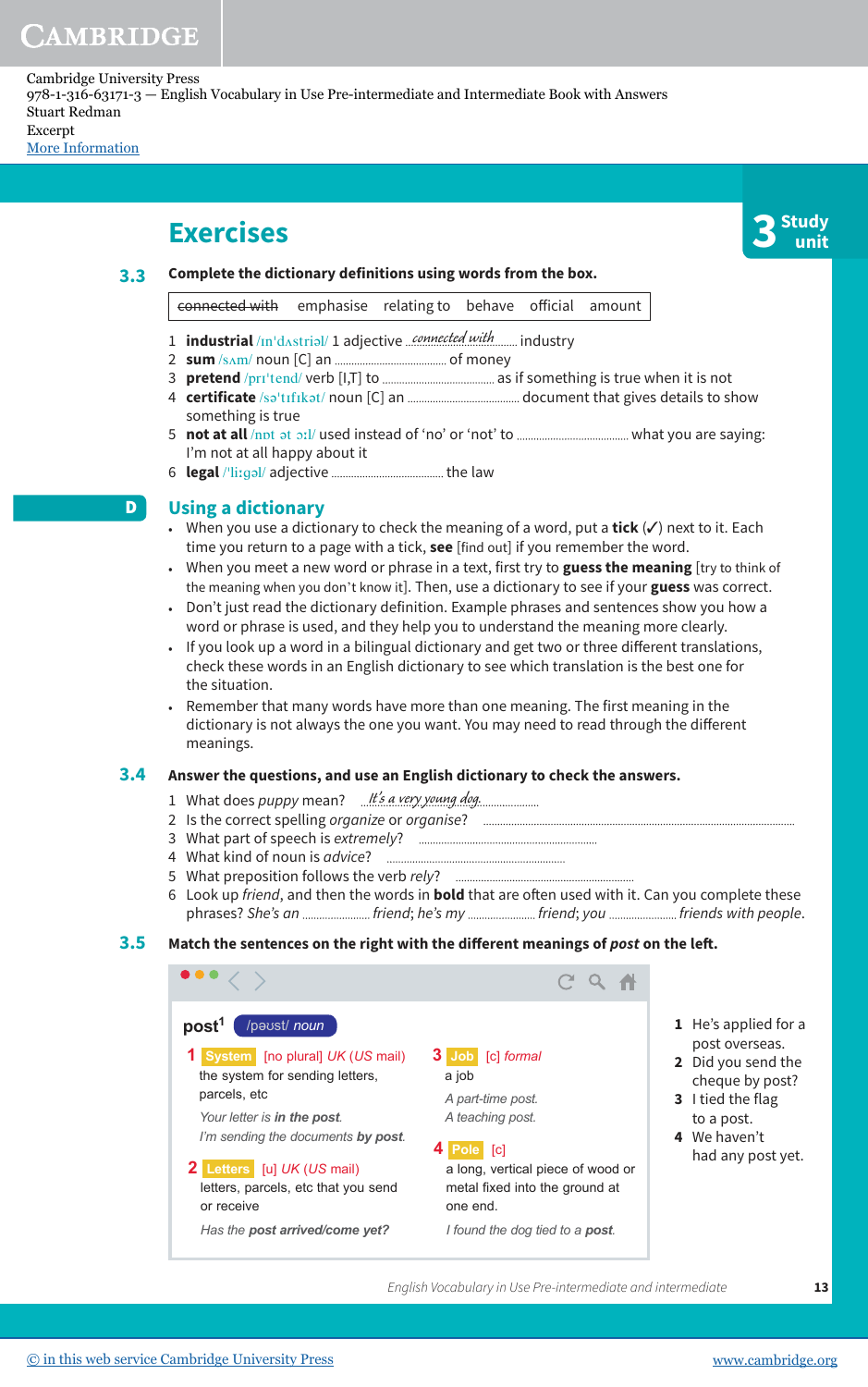A

### tudy **4** English language words **Stud**v



 $G<sub>1</sub>$  have a brown leather chair by the window, and I often sit there in the morning to listen to music.<sup>99</sup>

In the sentence above, I is a **pronoun**; chair, window, morning and music are all **nouns**; have, sit and listen are **verbs**; brown and leather are **adjectives**; often is an **adverb**; by and to are **prepositions**; the is a **definite article**; a is an **indefinite article**; and is a **conjunction** or **link word**.

Here are two more examples:

We saw an elephant at the zoo yesterday. Elephant and zoo are nouns; saw is a verb;  $at$  is a preposition; an is an indefinite article; the is a definite article.

 $G$ It was a cold night, so I walked quickly. $22$ 

Was and walked are verbs; cold is an adjective; night is a noun; quickly is an adverb; so is a link word.

| M. |
|----|
|    |

C

D

E

### **Grammar**

When you are learning vocabulary, you need to know certain things about diferent words; for example, if nouns are **countable**, e.g. books, apples, chairs; or **uncountable**, e.g. information (NOT informations), advice (NOT advices). (See Unit 86.)

With verbs, you need to know if they are **regular**, e.g. work, live, etc; or **irregular**, e.g. go/went, take/took. You will also need to learn the grammar of **phrasal verbs**, e.g. take something of, wake up. (See Units 79–80.)

You also need to learn certain groups of words as **phrases**, e.g. at the moment, never mind, see you later. (See Units 75–6.)

### **Word building**

In the word uncomfortable, un- is a **prefix**, and -able is a **sufix**. Other common prefixes include in- and dis-, e.g. incorrect and dislike. Common suffixes include -ment and -ive, e.g. improvement and attractive. (See Units 70–72.)

### **Pronunciation**

Dictionaries show the pronunciation of a word using **phonemic symbols**, e.g. *book* /bʊk/, before /bɪˈfɔː/, cinema /ˈsɪnəmə/.

Every word has one or more **syllables**, e.g. book has one syllable, before has two syllables, cinema has three syllables.

It is important to know which syllable to **stress**, e.g. on before it is the second syllable (be'fore), on cinema it is the first syllable ('cinema). The vertical mark ' shows where the stressed syllable begins.

### **Punctuation**

Every sentence must begin with a **capital letter** and end with a **full stop**. Some sentences have a **comma**, which often shows a **pause** [when you stop reading or speaking for a short time] in a long sentence. Did you also know that a question must end with a **question mark**?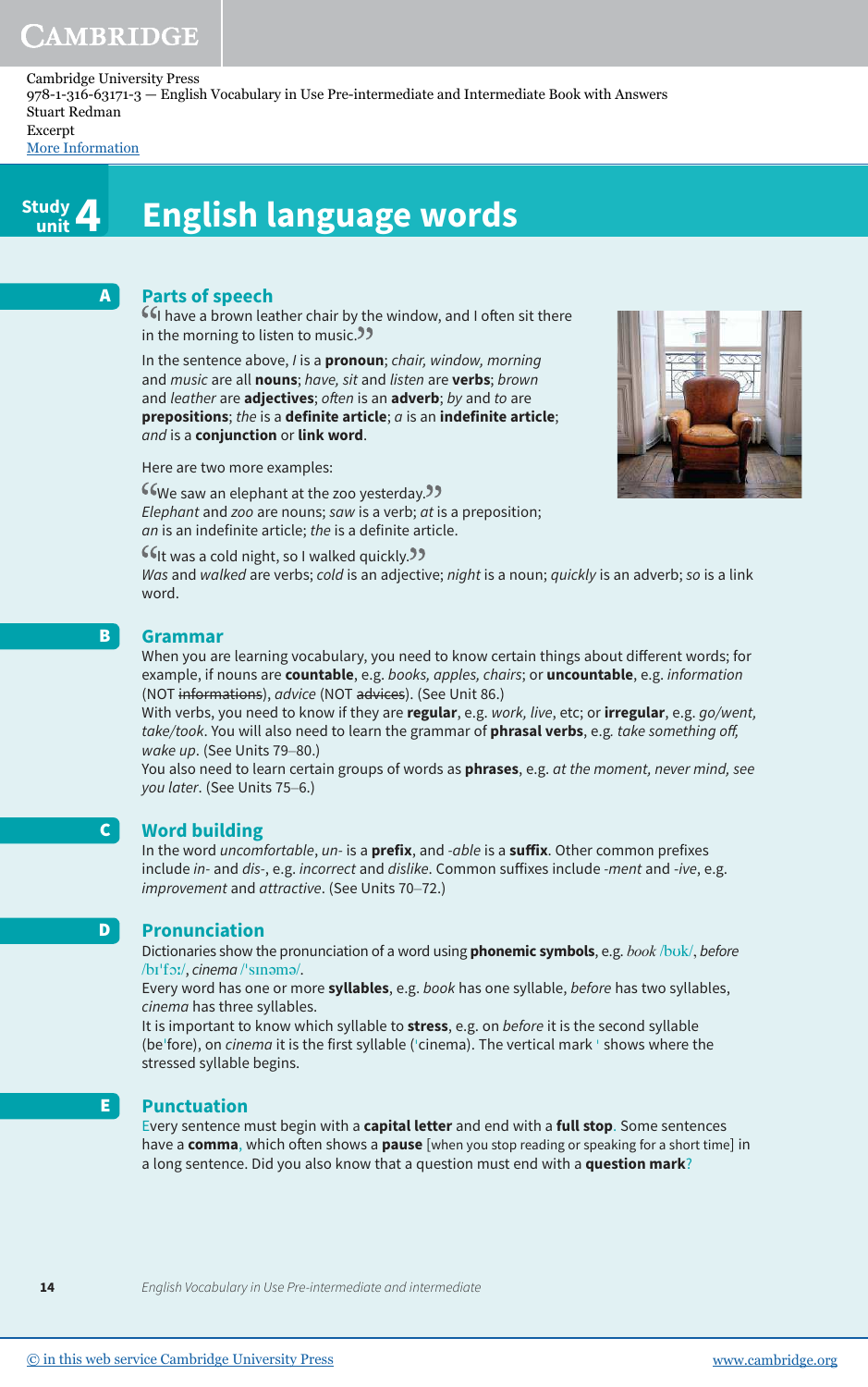### **Study unit 4**

## **Exercises**



| noun |  | comma phonemic symbol adverb stress                    |  |  |
|------|--|--------------------------------------------------------|--|--|
|      |  | question mark syllable preposition full stop adjective |  |  |

| parts of speech | punctuation | pronunciation |
|-----------------|-------------|---------------|
| noun            |             |               |
|                 |             |               |
|                 |             |               |

#### **There is one word missing in each line of the text. Where does the missing word go? What could it be? What part of speech is it? 4.2**

|     | Last year I went to for my holiday. I spent the first<br>week Seville staying with a couple of friends, and<br>then I a train to Barcelona, where I spent another<br>ten days. It is beautiful city and I had a marvellous<br>time. I stayed in a very hotel right in the centre, but<br>I didn't mind spending a lot money because it was a<br>wonderful and it was very convenient. My brother was<br>the person who recommended it; he goes Spain a lot<br>and he stays anywhere else. I may go back next year<br>if have enough time. | $\mathbf{1}$<br>$\mathcal{P}$<br>3<br>4<br>5<br>6<br>$\overline{7}$<br>9 | Spain (noun) |
|-----|-------------------------------------------------------------------------------------------------------------------------------------------------------------------------------------------------------------------------------------------------------------------------------------------------------------------------------------------------------------------------------------------------------------------------------------------------------------------------------------------------------------------------------------------|--------------------------------------------------------------------------|--------------|
| 4.3 | Answer the questions.                                                                                                                                                                                                                                                                                                                                                                                                                                                                                                                     |                                                                          |              |
|     | 1 What type of verb is <b>break</b> ? an irregular verb                                                                                                                                                                                                                                                                                                                                                                                                                                                                                   |                                                                          |              |
| 4.4 | Mark the stress on each word. How many syllables are there?                                                                                                                                                                                                                                                                                                                                                                                                                                                                               |                                                                          |              |
|     | informal<br>'English 2<br>opposite<br>syllable<br>decide<br>adjective<br>education<br>pronunciation                                                                                                                                                                                                                                                                                                                                                                                                                                       |                                                                          |              |
| 4.5 | Look at these words and answer the questions.                                                                                                                                                                                                                                                                                                                                                                                                                                                                                             |                                                                          |              |
|     | dangerous<br>lucky<br>kind<br>cheap                                                                                                                                                                                                                                                                                                                                                                                                                                                                                                       |                                                                          |              |
|     | 1 What part of speech are these words?  adjectives                                                                                                                                                                                                                                                                                                                                                                                                                                                                                        |                                                                          |              |

5 What sufix makes a noun from kind?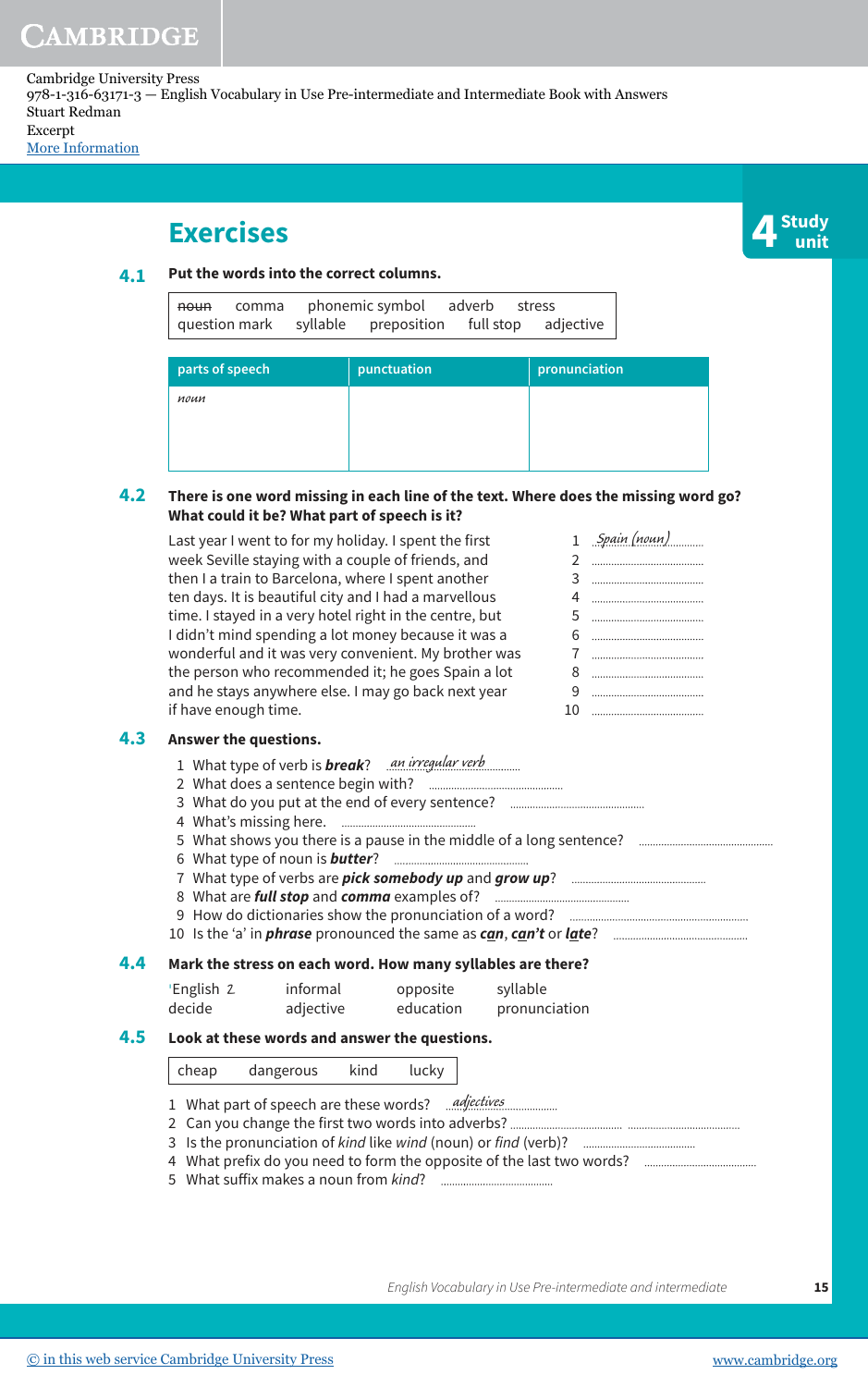Cambridge University Press 978-1-316-63171-3 — English Vocabulary in Use Pre-intermediate and Intermediate Book with Answers Stuart Redman Excerpt [More Information](www.cambridge.org/9781316631713)

# **5 Country, nationality and language**

### A

### **Who speaks what where?**

| country                            | nationality      | language                      |
|------------------------------------|------------------|-------------------------------|
| Australia                          | Australian       | English                       |
| <b>Brazil</b>                      | <b>Brazilian</b> | Portuguese                    |
| China                              | Chinese          | Mandarin (and Cantonese)      |
| Egypt                              | Egyptian         | Arabic                        |
| France                             | French           | French                        |
| Germany                            | German           | German                        |
| Greece                             | Greek            | Greek                         |
| Israel                             | Israeli          | Hebrew                        |
| Italy                              | Italian          | Italian                       |
| Japan                              | Japanese         | Japanese                      |
| (South) Korea                      | Korean           | Korean                        |
| Poland                             | Polish           | Polish                        |
| Russia                             | Russian          | Russian                       |
| Saudi Arabia                       | Saudi Arabian    | Arabic                        |
| Spain                              | Spanish          | Spanish                       |
| Switzerland                        | <b>Swiss</b>     | Swiss-German, French, Italian |
| Thailand                           | Thai             | Thai                          |
| Turkey                             | Turkish          | Turkish                       |
| the UK (United Kingdom)*           | <b>British</b>   | English                       |
| the USA (United States of America) | American         | English                       |

\*the UK (England, Scotland, Wales and Northern Ireland)

I **come from** Argentina, so I'm **Argentinian** and my **first language** is Spanish. The **capital** is Buenos Aires, which has a **population** of more than 10 million people.

### **Common mistakes**

He's **E**nglish. (NOT He's english.); We ate **French** food. (NOT We ate France food.)

I went to **the USA**. (NOT I went to USA.) I also visited **the UK**. (NOT I also visited UK.)

### **Parts of the world**

The **continents** in the world are **Europe**, **Africa**, **Asia**, North America, **South America**, Australia [Australia and New Zealand] and Antarctica.

We also use these terms for diferent parts of the world: **the Middle East** (e.g. United Arab Emirates, Saudi Arabia), **the Far East** (e.g. Thailand, Japan), **the Caribbean** (e.g. Jamaica, Barbados), **Scandinavia** (Sweden, Norway, Denmark, Finland).

### **The people**

B

C

When we are talking about people from a particular country, we add 's' to nationalities ending in '-i' or '-(i)an', but we need the definite article (the) for most others.

| Brazilians/Russians | lare | The British / The French | $\iota$ are $\ldots$ |
|---------------------|------|--------------------------|----------------------|
| Thais/Israelis      |      | The Swiss / The Japanese |                      |

With both groups we can also use the word 'people', e.g. Brazilian people, British people, etc.